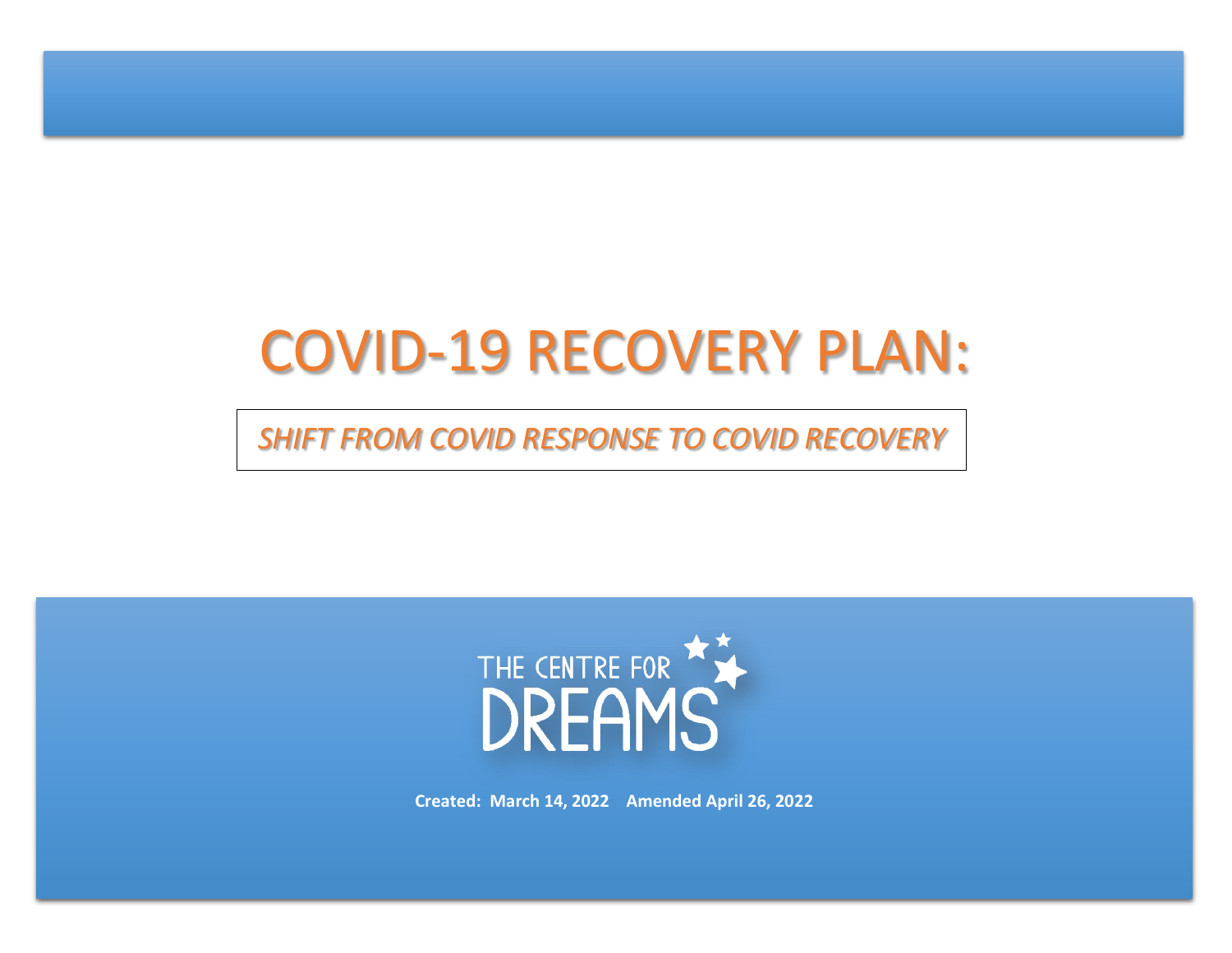

## The Centre for Dreams' Approach

In response to COVID-19, The Centre for Dreams closed its doors for regular programming on March 15, 2020 as the Government of Ontario enacted a Declaration of Emergency. We immediately ceased our regular day programming and began thinking about virtual alternatives. We were fortunate to be able to re-open our doors to allow for hybrid programming on September 1, 2020.

The health and safety of The Centre for Dreams community has been the priority throughout the life of the pandemic. These have been unprecedented times to which we stayed the course through these unchartered waters. In accordance to our mission, The Centre for Dreams continued to offer our diverse education, social and life skills programs while implementing fun and inclusive learning opportunities. Although we had to rethink our day to day programming and create a virtual platform, we vowed not to lose the integrity and wealth of learning opportunities for everyone involved. Although there were a few bumps in the road, we were able to successfully navigate through the life of the pandemic.

The health and safety of The Centre for Dreams community and the integrity of our programming will remain at the forefront of all decisions made as we now enter the recovery phase of the pandemic.

This document outlines the Recovery Plan for ensuring that The Centre for Dreams can seamlessly adjust to the newest guidelines and procedures as we navigate the shift from COVID response to COVID recovery.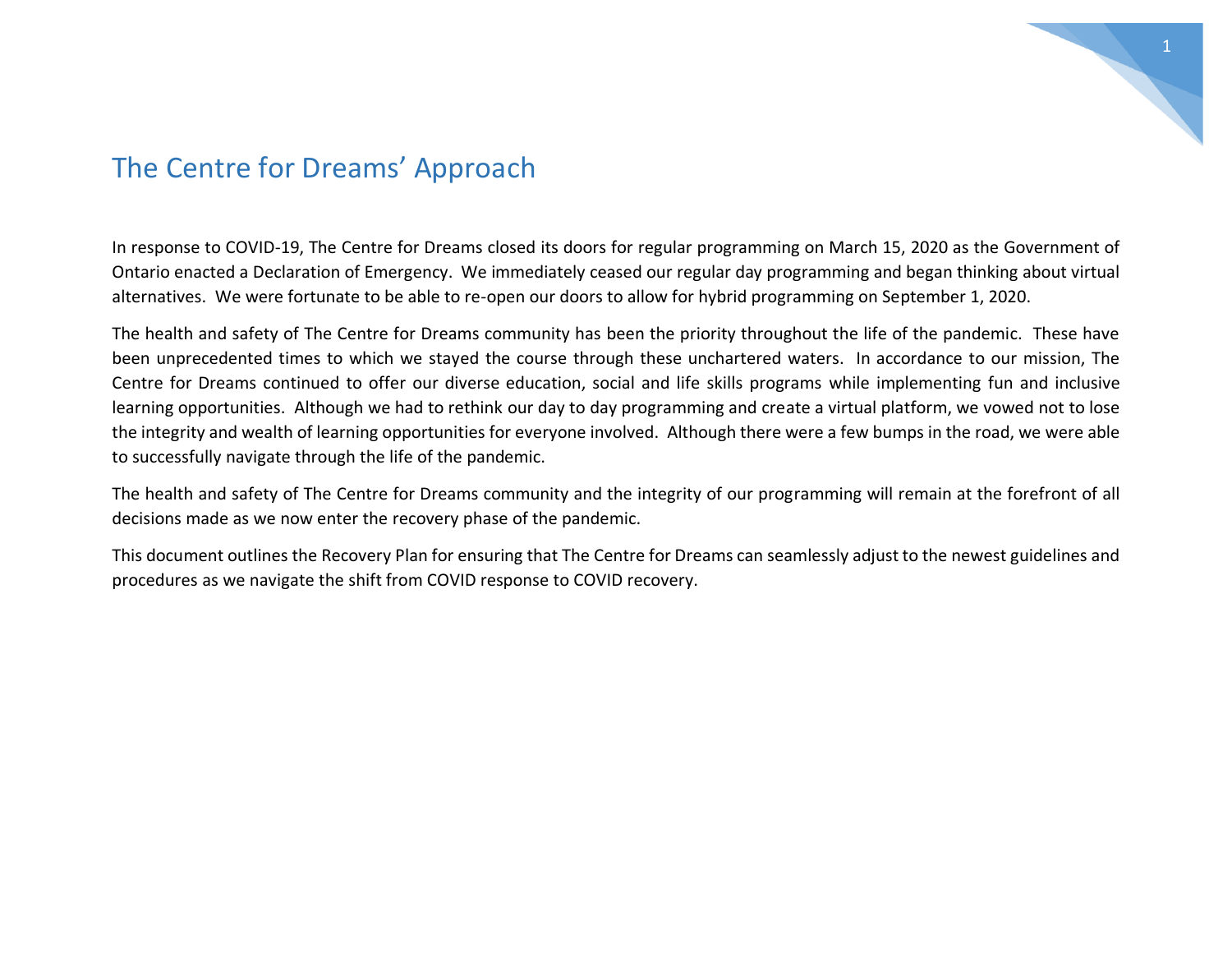## Phases of Re-Opening

As you may be aware, the Government of Ontario has already began lifting a number of health and safety measures in public spaces, schools, hospitals, long term care centres, and congregate care and living settings.

The following table speaks to the guidelines and timelines that The Centre for Dreams will be following as we progress through the next few months and as we lift the remaining public health and safety measures.

| <b>Date</b>           | <b>What's Changing?</b>                                                                                                                                                                                                                                                                                                                                                                                                   | <b>What's Continuing?</b>                                                                                                                                                                                                                                                                                                                                                                                 |
|-----------------------|---------------------------------------------------------------------------------------------------------------------------------------------------------------------------------------------------------------------------------------------------------------------------------------------------------------------------------------------------------------------------------------------------------------------------|-----------------------------------------------------------------------------------------------------------------------------------------------------------------------------------------------------------------------------------------------------------------------------------------------------------------------------------------------------------------------------------------------------------|
| <b>March 14, 2021</b> | Province of Ontario revokes mandatory<br>vaccination policy for organizations within the<br>Ministry of Children, Community and Social<br><b>Services</b>                                                                                                                                                                                                                                                                 | Masks and/or face coverings will continue to be<br>required for members, staff, volunteers and<br>field education students.<br>Mandatory vaccination policy will remain in<br>place for all staff, volunteers and field education<br>students. We plan to revisit this and will make a<br>decision based on sector decision.<br>Hybrid (virtual and in person) programming will<br>continue as scheduled. |
| <b>March 21, 2022</b> | Physical distancing of at least 2 meters will no<br>longer be required.<br>We will no longer cohort individuals while in<br>program.<br>Building capacity and room capacity will resume to<br>pre-pandemic limitations.<br>At home screening no longer required<br>Community outings to resume in a phased<br>approach. We will commence our bi-weekly<br>bowling outing and trips to the park as the<br>weather permits. | Masks and/or face coverings will continue to be<br>required for members, staff, volunteers and<br>field education students.<br>Hand washing and cleaning protocols will<br>remain in place.<br>Screening will continue to take place upon drop<br>off and pick up at program.<br>Surveillance screening will continue to take<br>place throughout the day.                                                |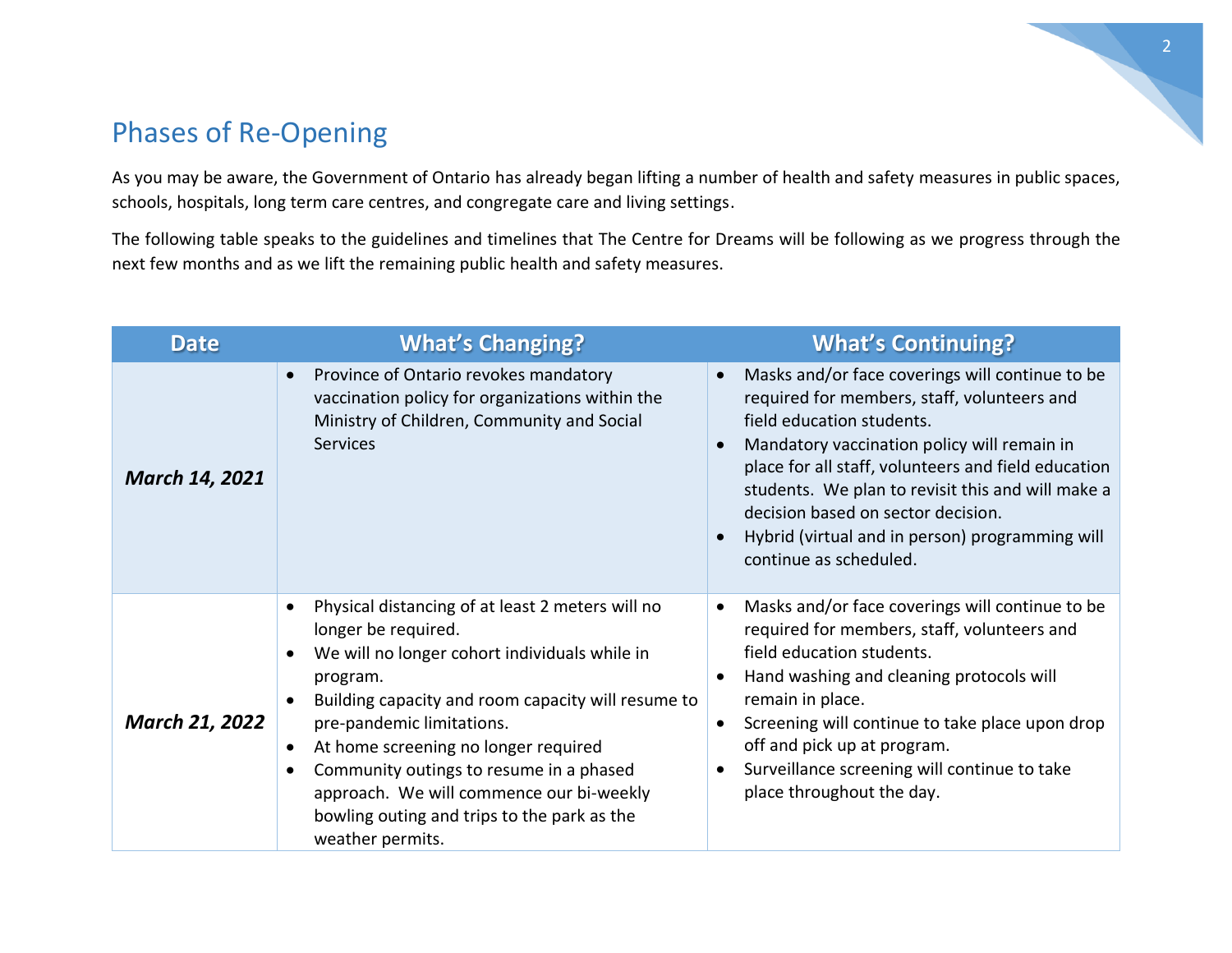|                       | Use of agency vehicles will resume for<br>$\bullet$<br>transportation of members, staff, volunteers and<br>field education students.<br>Non-essential visitors will be permitted in the<br>$\bullet$<br>building for program, tours, and meetings. Proof<br>of vaccination will no longer be required for all<br>visitors.<br>Our Healthy snack program and bi-weekly Friday<br>lunches will resume. | PPE (Personal Protective Equipment) will<br>continue to be available for all members, staff,<br>volunteers and field education students.<br>ABHR (Alcohol Based Hand Rub) stations will<br>remain in all places throughout the building.<br>Rapid Antigen Testing will remain on a weekly<br>$\bullet$<br>basis. Testing will no longer be mandatory for<br>staff.<br>Hybrid (virtual and in person) programming will<br>continue as scheduled.<br>Use of hepa filter air purifiers will continue.                                                                                                                                                                                                                                                                              |
|-----------------------|------------------------------------------------------------------------------------------------------------------------------------------------------------------------------------------------------------------------------------------------------------------------------------------------------------------------------------------------------------------------------------------------------|---------------------------------------------------------------------------------------------------------------------------------------------------------------------------------------------------------------------------------------------------------------------------------------------------------------------------------------------------------------------------------------------------------------------------------------------------------------------------------------------------------------------------------------------------------------------------------------------------------------------------------------------------------------------------------------------------------------------------------------------------------------------------------|
| <b>April 27, 2022</b> | Screening will no longer take place upon drop off<br>and pick up at program.<br>Parents, siblings, guardians and/or drivers will be<br>permitted to enter the building upon pick up and<br>drop off.<br>All program materials that were previously<br>removed from circulation will be integrated back<br>into programming.                                                                          | Masks and/or face coverings will continue to be<br>required for members, staff, volunteers and<br>field education students.<br>Surveillance screening will continue to take<br>$\bullet$<br>place throughout the day.<br>Hand washing and cleaning protocols will<br>remain in place.<br>PPE (Personal Protective Equipment) will<br>continue to be available for all members, staff,<br>volunteers and field education students.<br>ABHR (Alcohol Based Hand Rub) stations will<br>remain in all places throughout the building.<br>Rapid Antigen Testing will be based upon<br>availability from the MOH (Ministry of Health)<br>RAT program.<br>Hybrid (virtual and in person) programming will<br>continue as scheduled.<br>Use of hepa filter air purifiers will continue. |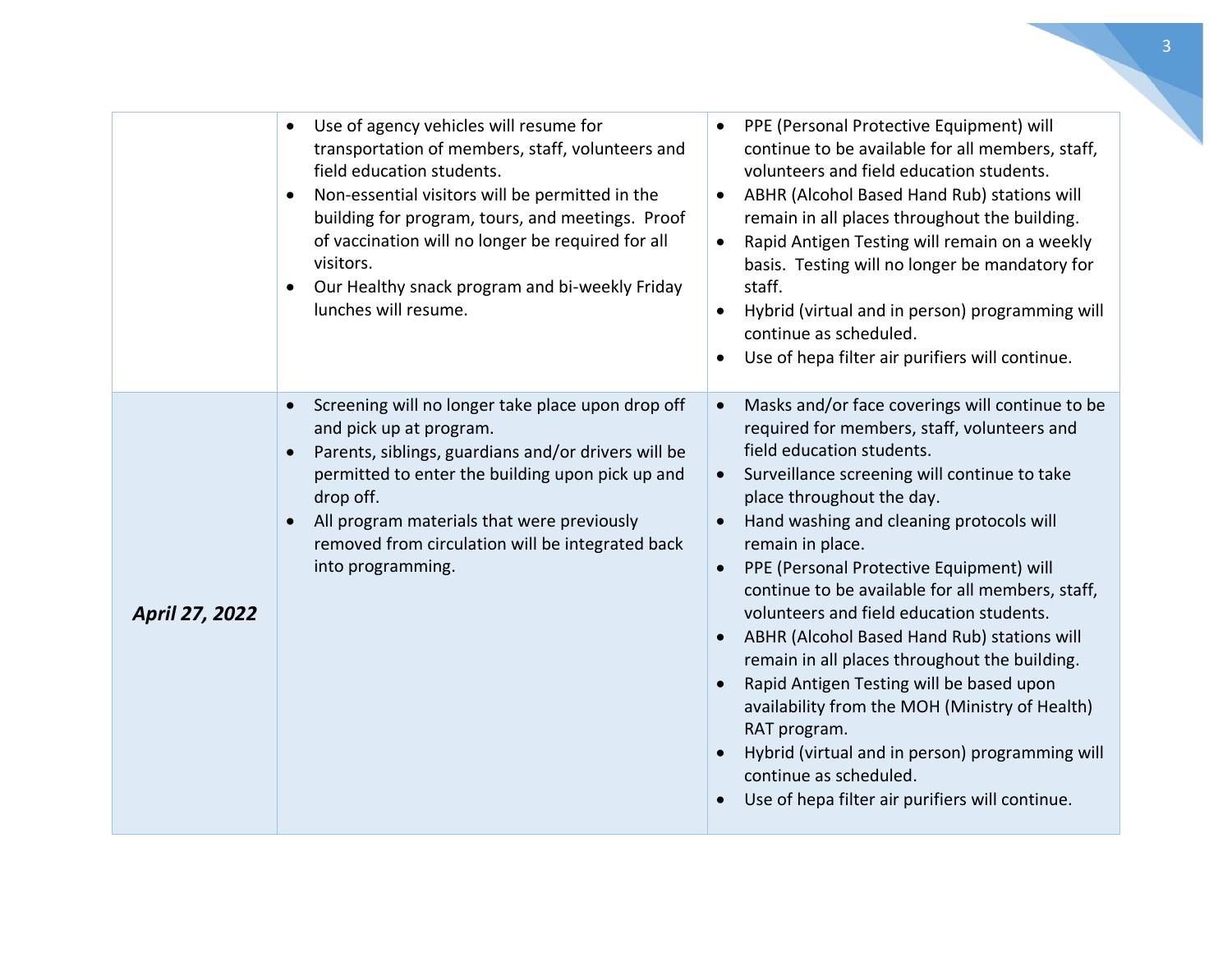| June 1, 2022         | Masks and/or face coverings will no longer be<br>required for members, staff, volunteers and field<br>education students. If any members, staff,<br>volunteers and/or field education students wish to<br>continue to wear a mask and/or face covering,<br>they are encouraged to do so. | Surveillance screening will continue to take<br>place throughout the day.<br>Hand washing and cleaning protocols will<br>$\bullet$<br>remain in place.<br>PPE (Personal Protective Equipment) will<br>continue to be available for all members, staff,<br>volunteers and field education students.<br>ABHR (Alcohol Based Hand Rub) stations will<br>remain in all places throughout the building.<br>Rapid Antigen Testing will be based upon<br>availability from the MOH (Ministry of Health)<br>RAT program.<br>Hybrid (virtual and in person) programming will<br>continue as scheduled.<br>Use of hepa filter air purifiers will continue.                                           |
|----------------------|------------------------------------------------------------------------------------------------------------------------------------------------------------------------------------------------------------------------------------------------------------------------------------------|--------------------------------------------------------------------------------------------------------------------------------------------------------------------------------------------------------------------------------------------------------------------------------------------------------------------------------------------------------------------------------------------------------------------------------------------------------------------------------------------------------------------------------------------------------------------------------------------------------------------------------------------------------------------------------------------|
| September 1,<br>2022 | DreamWorx job training program will resume with<br>in-person job placements.                                                                                                                                                                                                             | Hand washing and cleaning protocols will<br>$\bullet$<br>remain in place.<br>Hybrid (virtual and in person) programming will<br>$\bullet$<br>continue as scheduled.<br>Surveillance screening will continue to take<br>place throughout the day.<br>PPE (Personal Protective Equipment) will<br>continue to be available for all members, staff,<br>volunteers and field education students.<br>ABHR (Alcohol Based Hand Rub) stations will<br>remain in all places throughout the building.<br>Use of hepa filter air purifiers will continue.<br>All new volunteers and/or field education<br>students will be required to participate in a<br>comprehensive health and safety training. |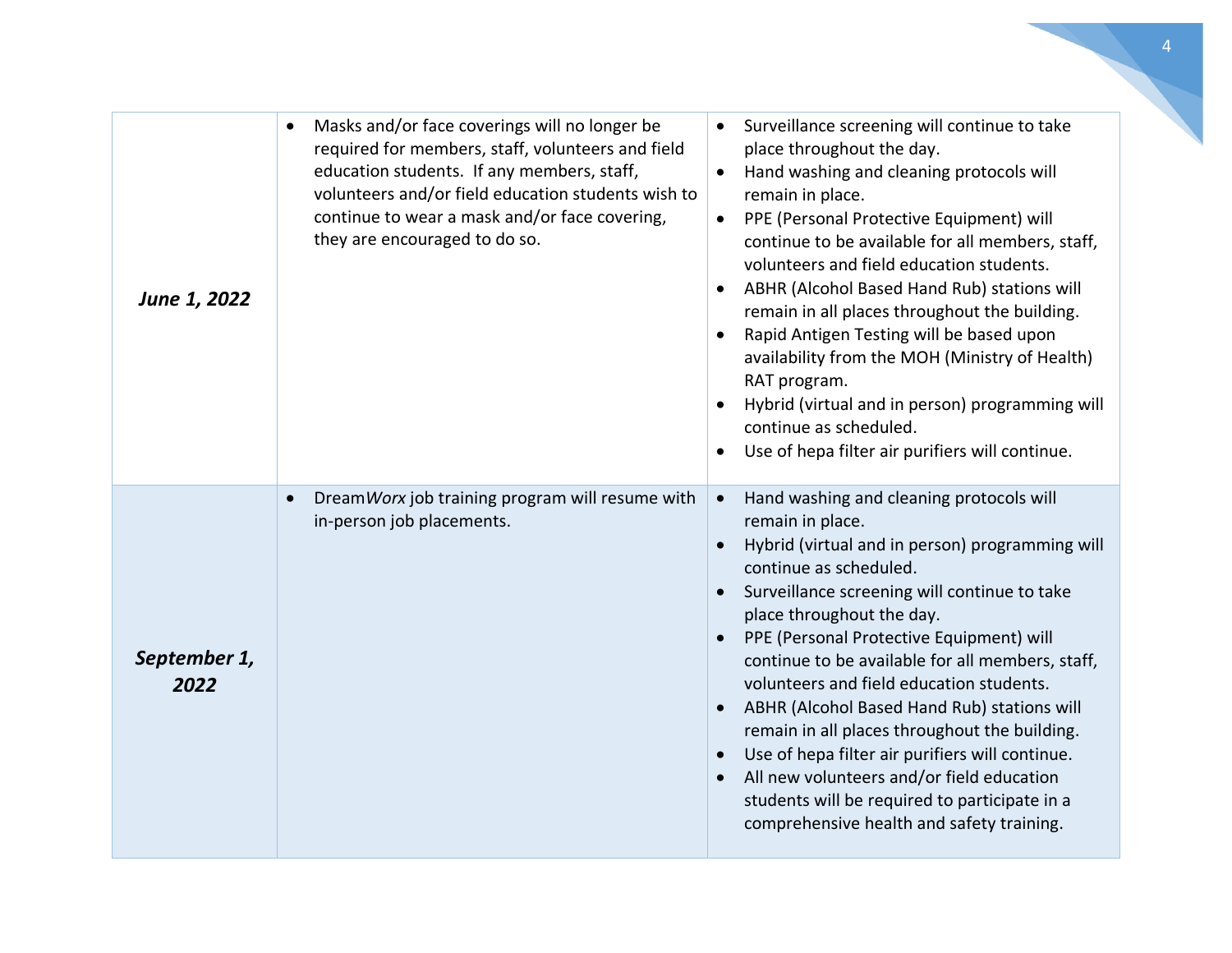| <b>TBA</b> | Weekly outings to the gymnasium at The Bridge<br>will resume once their construction is completed. |  |
|------------|----------------------------------------------------------------------------------------------------|--|
|            |                                                                                                    |  |

*\*The guidelines and timelines listed above are based on guidelines and directives from the Chief Medical Officer of Ontario and Ontario Public Health as of March 9, 2022. Dates are subject to change based on directives and guidance from the Chief Medical Officer of Ontario, Ontario Public Health and York Region Public Health. All Centre for Dreams COVID-19 policies, procedures, and guidelines will be reintroduced if directed by Ontario Public Health and/or York Region Public Health.* 

*\*\*For details on COVID-19 case management, COVID-19 outbreak management and isolation, please refer to our document "COVID-19 Guidance, Policies and Procedures."*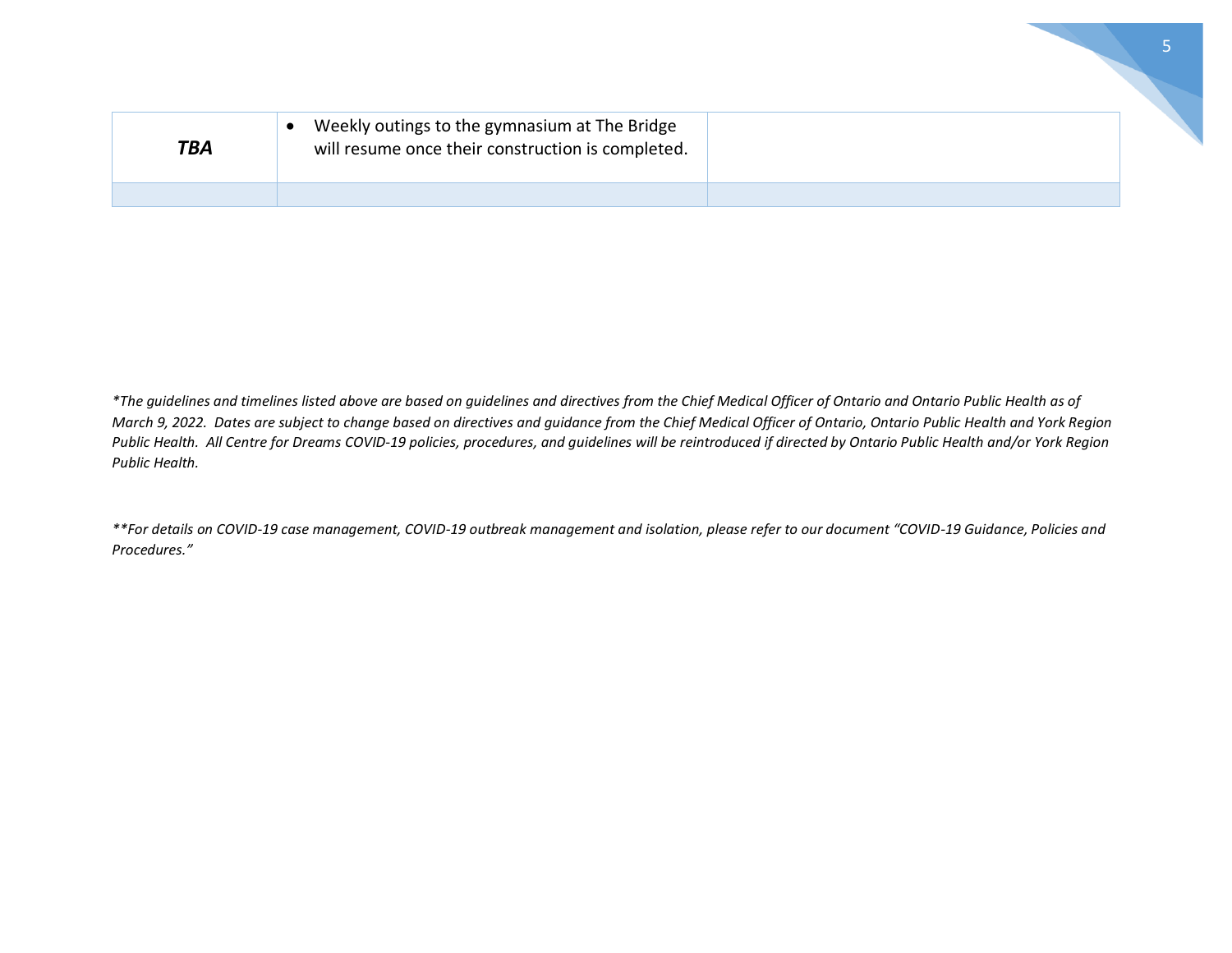## Isolation Periods, Case Management and Travel Requirements

The Ministry of Health has revised the [COVID-19 Integrated Testing & Case, Contact and Outbreak Management Interim Guidance: Omicron Surge](https://countrycasa.us18.list-manage.com/track/click?u=6e26fdf4094f59121f337d5f4&id=909395bb47&e=e8f17a32ce)  [\(gov.on.ca\),](https://countrycasa.us18.list-manage.com/track/click?u=6e26fdf4094f59121f337d5f4&id=909395bb47&e=e8f17a32ce) with updated guidance for close contacts in the community and in households. See summary of details below. For complete details visit the [COVID-19 Integrated Testing & Case, Contact and Outbreak Management Interim Guidance: Omicron Surge \(gov.on.ca\).](https://www.health.gov.on.ca/en/pro/programs/publichealth/coronavirus/docs/contact_mngmt/management_cases_contacts_omicron.pdf)

- Asymptomatic individuals who are close contacts of a case or a symptomatic individual in the community are no longer required to isolate but must self-monitor for 10 days following last exposure. During the self-monitoring period, close contacts must wear a wellfitted mask in all public settings and avoid activities where they need to take off their mask.
- Asymptomatic household contacts of a case or a symptomatic individual are also not required to isolate if they are 17 or younger and [COVID-19 Fully Vaccinated Status in Ontario;](https://countrycasa.us18.list-manage.com/track/click?u=6e26fdf4094f59121f337d5f4&id=e9337df875&e=e8f17a32ce) 18 and older and have already received their COVID-19 booster; or tested positive for COVID-19 in the last 90 days and have completed their isolation period. Asymptomatic household contacts who are not required to isolate are also required to self-monitor 5 for 10 days following last exposure.
- Under the [COVID-19 Travel: Checklists for requirements and exemptions -](https://travel.gc.ca/travel-covid/travel-restrictions/exemptions) Travel restrictions in Canada Travel.gc.ca, upon return from international travel, individuals must, wear a mask at all times when in public spaces, maintain a list of all close contacts for your first 14 days in Canada, and monitor yourself for signs and symptoms of COVID-19.

| <b>Isolation Period</b>                                                                             | <b>Population</b>                                                                                                                                                                                                                             |
|-----------------------------------------------------------------------------------------------------|-----------------------------------------------------------------------------------------------------------------------------------------------------------------------------------------------------------------------------------------------|
| 5 days after the date of specimen collection or symptom onset                                       | Fully vaccinated individuals                                                                                                                                                                                                                  |
| (whichever is earlier/applicable)                                                                   | Children under the age of 12                                                                                                                                                                                                                  |
| 10 days after the date of specimen collection or symptom onset<br>(whichever is earlier/applicable) | Individuals 12+ who are not fully vaccinated<br>Immunocompromised<br>$\bullet$<br>Hospitalized for COVID-19 related illness (or at discretion of<br>$\bullet$<br>hospital IPAC)<br>Residing or working in a highest-risk setting<br>$\bullet$ |
| 20 days after the date of specimen collection or symptom onset                                      | Severe illness (requiring ICU level of care or at discretion of                                                                                                                                                                               |
| (whichever is earlier/applicable)                                                                   | hospital IPAC)                                                                                                                                                                                                                                |

#### Isolation Period for Test-Positive Cases and Individuals with COVID-19 symptoms

*\*If self-isolation is complete after 5 days, additional precautions are needed due to residual risk of ongoing infectiousness.*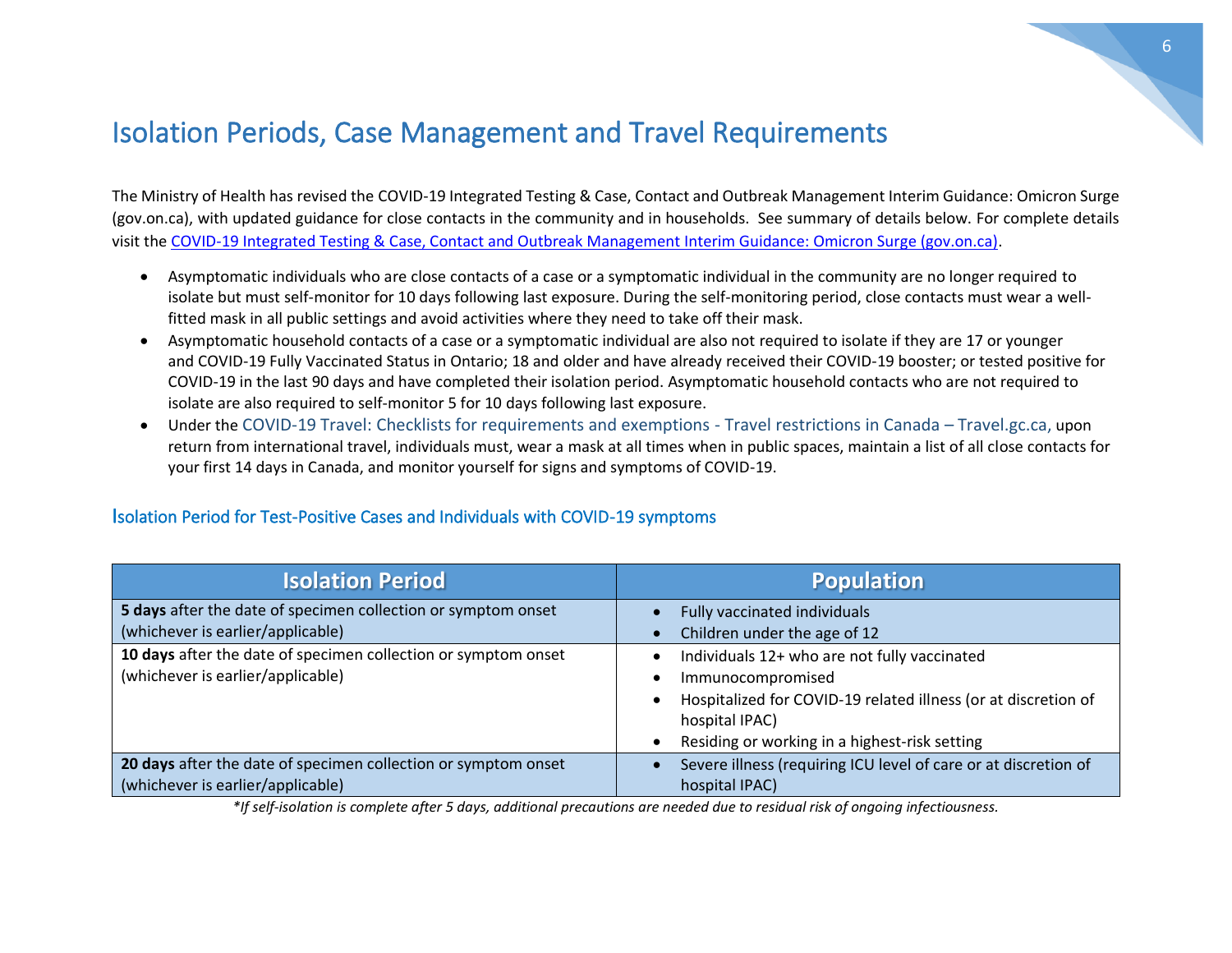

#### You have symptoms and are concerned you may have COVID-19. Now what?

Note: Symptoms should not be related to any other known causes or conditions. See the COVID-19 Reference Document for Symptoms for more information.

"For 10 days after symptom onset (or 20 days for immunocompromised individuals): maintain masking in public setting, do not visit or work in any highest risk setting, do not visit vulnerable individuals (e.g. immunocompromised individuals or seniors).

*\* [https://www.health.gov.on.ca/en/pro/programs/publichealth/coronavirus/docs/contact\\_mngmt/management\\_cases\\_contacts\\_omicron.pdf](https://www.health.gov.on.ca/en/pro/programs/publichealth/coronavirus/docs/contact_mngmt/management_cases_contacts_omicron.pdf)*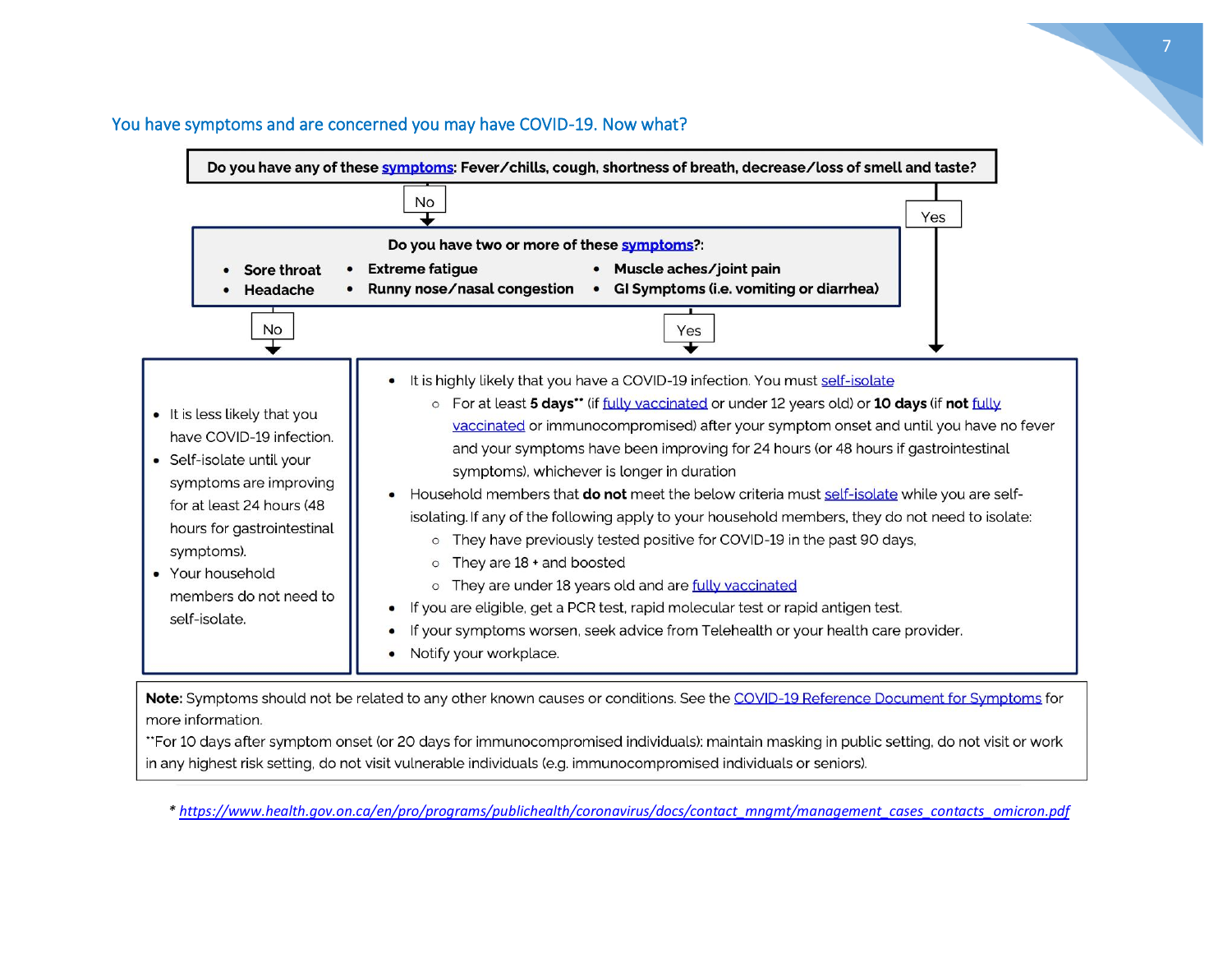You've been identified as a close contact of someone who has tested positive for COVID-19 or someone with COVID-19 symptoms. Now what?



"Wear a well-fitted mask in public, physical distance and maintain other public health measures for 10 days following your last exposure if leaving home. You should NOT visit or attend work in any highest risk settings and not visit individuals who may be at higher risk of illness (i.e. seniors or immunocompromised) for 10 days after your last exposure.

*[\\*https://www.health.gov.on.ca/en/pro/programs/publichealth/coronavirus/docs/contact\\_mngmt/management\\_cases\\_contacts\\_omicron.pdf](https://www.health.gov.on.ca/en/pro/programs/publichealth/coronavirus/docs/contact_mngmt/management_cases_contacts_omicron.pdf)*

*\*The guidelines and timelines list above are based on guidelines and directives from the Chief Medical Officer of Ontario and Ontario Public Health as of March 9, 2022. Dates are subject to change based on*  directives and guidance from the Chief Medical Officer of Ontario, Ontario Public Health and York Region Public Health. All Steer Friends' COVID-19 policies, procedures, and guidelines will be reintroduced if *directed by Ontario Public Health and/or York Region Public Health.*